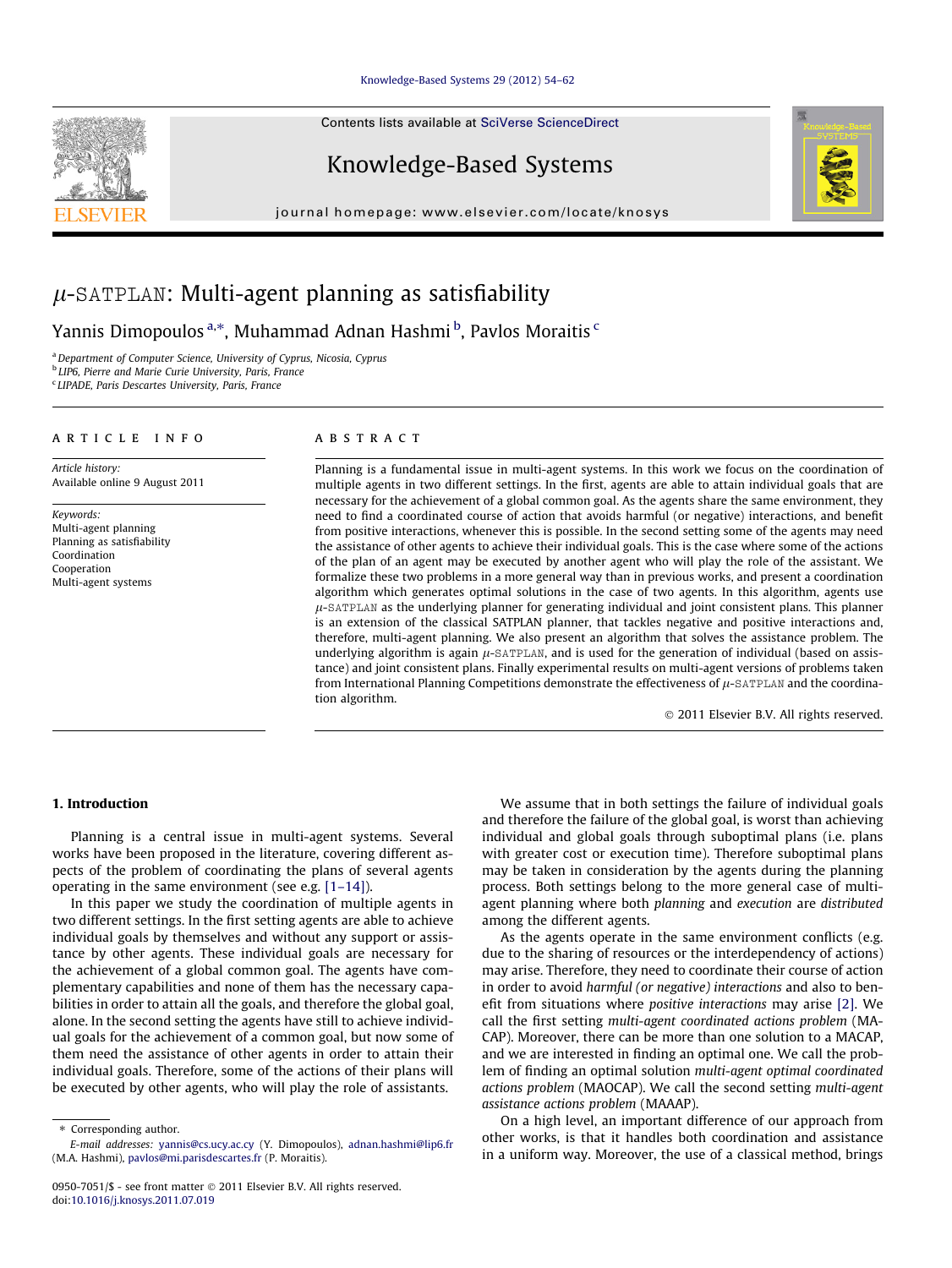<span id="page-1-0"></span>recent and future advances in classical planning into multi-agent planning. On a more technical level, and as far as coordination is concerned, the works closer to ours are [\[10,4\].](#page-7-0) Although there are similarities to the techniques presented in [\[10\]](#page-7-0), our approach tackles a more general problem. The main difference is that the input to the algorithm of [\[10\]](#page-7-0) is a fixed combination of individual plans that need to be coordinated, whereas our coordination procedure generates all such possible combinations from which it selects an optimal one. On the other hand, the problem we tackle here bares a resemblance to the one addressed in [\[4\]](#page-7-0). However, our solution to the problem presents certain advantages. Firstly, our algorithm is able to find optimal solutions, which is not the case for [\[4\]](#page-7-0) when there are ''positive'' interactions between the actions. Secondly, if optimality is not required, our algorithm can terminate as soon as a consistent solution of acceptable quality is found, or a time limit is reached, which is not the case for [\[4\],](#page-7-0) where only the optimal solution (assuming no positive interactions between actions) is returned when the process terminates.

This work is based on the ideas of [\[15\]](#page-7-0) which it significantly extends. More precisely, compared to the above work, this paper proposes  $\mu$ -SATPLAN, an extension of the well-known classical planner SATPLAN to deal with the multi-agent planning problem by handling negative as well as positive interactions. The present work also presents experimental results on multi-agent versions of planning problems taken from classical planning. These results show that our method is a viable approach to multi-agent planning. In a few words, our approach is an extension of techniques similar to those presented in [\[10\]](#page-7-0) to the more general problem studied in [\[4\]](#page-7-0), with the additional advantage of an efficient underlying classical planner.

It is worth noting that the idea of using satisfiability for solving the closely related problem of plan merging has been considered in [\[16\].](#page-7-0) However, in plan merging no new actions can be added in the new plan, i.e. an action cannot belong to the final plan if it does not appear in some of the plans that are merged. Moreover, [\[16\]](#page-7-0) does not study the parallel encoding of planning into satisfiability that we investigate here. The idea of distributed planning as SAT problem has also been discussed in [\[17\]](#page-7-0) where the distributed planning problem is seen as the process of finding a satisfying assignment for both propositional encodings performed by each agent, given the domain theory, the goal to be reached and the initial situation he is interested in, that is consistent on variables that are shared between agents. Shared variables are identified as those variables related to the same event of fact in the knowledge base of both agents. However this work proposes only a general description of how a distributed planning problem could be considered as a distributed satisfiability problem without any detail about the way agents are generating individual plans, the way negative and positive interactions are handled, or individual plans are exchanged and joint plans are generated and of course without an implemented system and experimental results.

Finally, the Distributed Graphplan algorithm [\[18\]](#page-7-0) extends the classical Graphplan method [\[19\]](#page-8-0) to a multi-agent setting. The algorithm essentially solves a plan merging problem i.e., an action cannot be included in the joint plan if it is not in the plan of at least one of the individual agents. Moreover, unlike  $\mu$ -SATPLAN, Distributed Graphplan does not tackle positive interactions, and is restricted to two agents.

The rest of the paper is organized as follows. Section 2 recalls some background for the planning as satisfiability framework, whereas Section [3](#page-2-0) defines formally MACAP and MAOCAP. Section [4](#page-2-0) presents the solution to MACAP by presenting  $\mu$ -SATPLAN, our extension of the SATPLAN to multiple agents. Sections [5](#page-4-0) presents the proposed solution for MAOCAP. Section [6](#page-5-0) presents the MAAAP setting, while Section [7](#page-6-0) presents the experimental results for the MACAP setting. Section [8](#page-7-0) concludes and discusses future work.

## 2. Propositional satisfiability based planning

We assume that the agents' planning domain theories are described in the STRIPS language, and denoted by  $D_{\alpha}$  the set of actions that appear in the domain theory of agent  $\alpha$ . To generate their plans the agents use  $\mu$ -SATPLAN, our extension of SATPLAN system [\[20\].](#page-8-0) The rationale behind choosing the propositional satisfiability approach to planning is twofold. First, it is one of the most computationally effective approaches to optimal (wrt plan length) STRIPS planning [\[21,22\]](#page-8-0). Second, it can be easily extended to accommodate the needs of the multi-agent planning scenario, but also other desirable features such as planning with preferences (e.g. [\[23,24\]\)](#page-8-0).

We assume that the reader is familiar with the propositional satisfiability encoding of STRIPS planning. Here we recall very briefly the basics of SATPLAN approach to planning. First, a plan length  $k$  is assumed, and the planning problem is translated into a propositional theory (set of clauses). If the resulting satisfiability problem is solvable, a plan of length k is extracted from the model that has been found. Otherwise, the plan length is set to  $k + 1$  and the procedure iterates.

Among the several ways to transform a planning problem into satisfiability one, we adopt the Graphplan-based parallel encoding [\[20\].](#page-8-0) The facts of the (fully specified) initial state and the final state are translated into literals. The propositional theory also contains clauses that constraint actions to imply their preconditions, and fluents to imply the disjunction of all actions that have these fluents in their add-effects. Finally, conflicting actions are declared as mutual exclusive through suitable binary clauses that are added to the theory. For a description of the latest version of SATPLAN the reader is referred to [\[22\]](#page-8-0), and for an introduction to planning as satisfiability to [\[25\]](#page-8-0).

In the following we assume that a plan is a set of temporal propositions of the form  $A(t)$ , where A is an action and t is a time point, meaning that action A executes at time t. If D is a domain theory,  $I$  an initial state,  $P$  a plan and  $G$  a set of goals, the notation  $P \vDash_{D,I} G$  denotes that P is a plan for goal G in the domain D with initial state I, under the standard STRIPS semantics. When there is no possibility for confusion, we simply write  $P \vDash G$ .

For the purposes of multi-agent assistance actions problem we slightly extend the STRIPS language to accommodate the representational needs of cooperation between the agents. In the extended language, the preconditions  $prec(A)$  of an action A is the union of the sets norm\_prec(A) and extern\_prec(A). The set norm\_prec(A) contains normal action preconditions, i.e. fluents that must hold before the execution of the action for that action to succeed. The elements of the set extern\_prec( $A$ ) are fluents that the agent may request some other agent to bring about in the world. Therefore, the agent can assume that these fluents will be true in the world when needed, and ignore them during planning. In the context of the SATPLAN framework this means that the agent plans by taking into account only the propositions in the sets norm\_prec and ignores extern\_prec. The following is an example of a multi-agent assistance actions problem.

**Example 1.** Let  $D_A$  be the domain theory of agent A that includes the operators *pickup* $(X, L)$  and *putdown* $(X, L)$  for picking up and putting down an object  $X$  at location  $L$ , respectively, with the usual preconditions and effects. Moreover,  $D_A$  contains the operator  $move(X, Y)$  for moving from location  $X$  to location  $Y$ , with preconditions norm\_prec(move(X,Y)) = { $at(X, Y)$ } and extern\_prec(move(X,Y))  $=$  {*opendoor*(*X,Y*)}, and the usual effects. The external precondition  $o$ pendoor $(X, Y)$  means that the agent expects that some other agent will open the doors for him. Assume the initial state  $I_A = \{at(1), a$  $t(obj, 11)$ } and the set of goals  $G_A = \{at(obj, 12)\}$ . A plan for this problem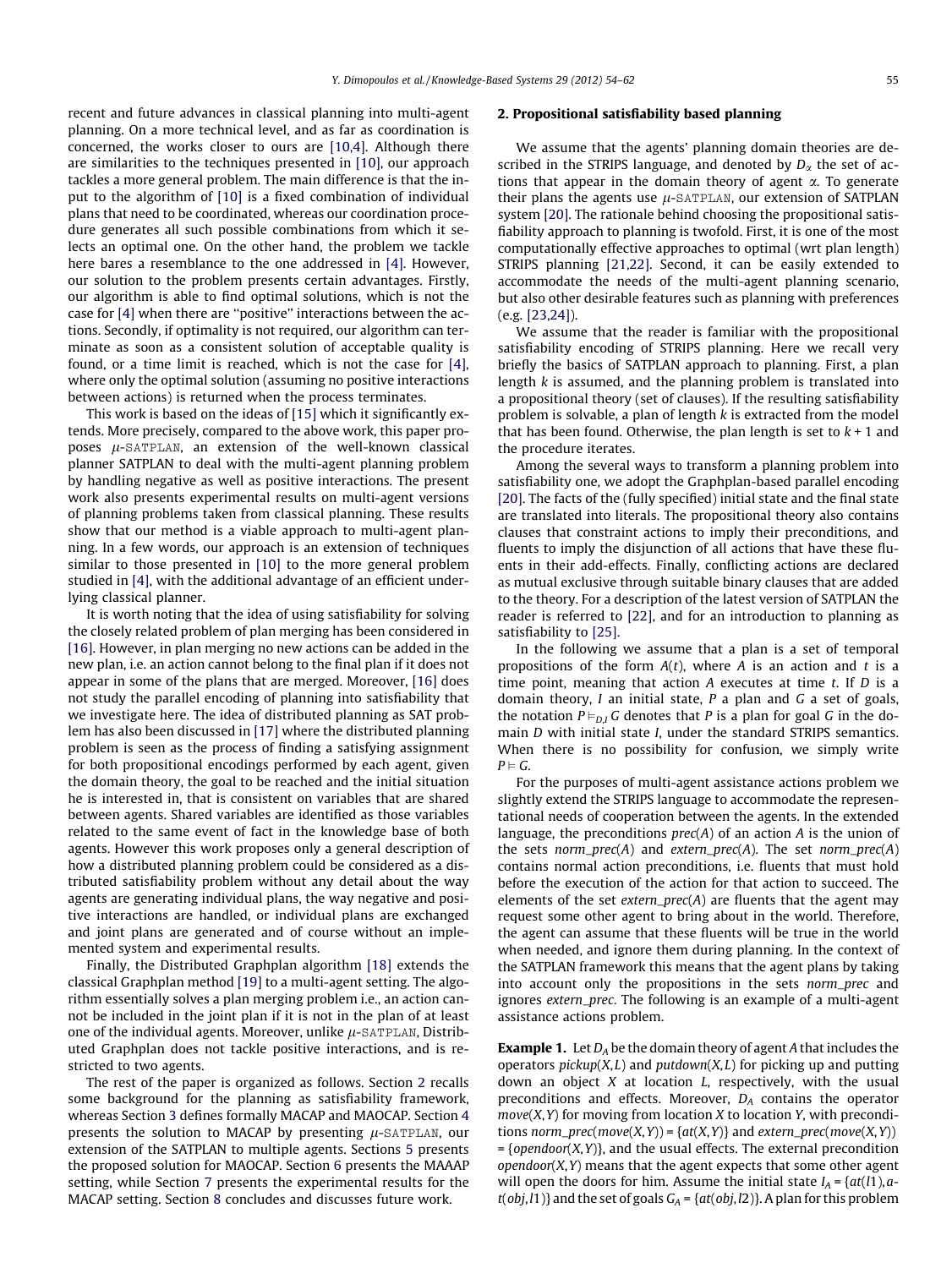<span id="page-2-0"></span>is  $P_A = \{\{pickup(obj, l1, 0), move(l1, l2, 1), putdown(obj, l2, 2)\}\$ , {open $door(11, 12, 1)$ . Note that for this plan to succeed, some other agent needs to bring about opendoor(l1,l2) at time 1.

The domain theory of an agent may contain different versions of the same action A, say  $A_1$  and  $A_2$ , that differ only in the elements they contain in their sets norm\_prec and extern\_prec, i.e.  $prec(A_1)$  =  $prec(A_2)$  but norm\_prec( $A_1$ )  $\neq$  norm\_prec( $A_2$ ).

## 3. MACAP and MAOCAP

In a multi-agent coordinated actions scenario, a number of agents need to generate individual plans that achieve individual goals which are necessary for the achievement of a common global goal. The case is illustrated by the following example.

Assume two agents  $\alpha$  and  $\beta$ , and two object, one heavy and one fragile, that lay on a table. The common goal of the agents is to clear the table (i.e. put the objects on the floor). Agent  $\alpha$  can move heavy objects and agent  $\beta$  fragile ones. The objects can be moved by the two agents in any order or in parallel. Thus the goal of the agent  $\alpha$ is to put the heavy object on the floor and the goal of agent  $\beta$  to put the fragile on the floor. It is therefore obvious that none of the agents has is able to achieve the common goal (i.e. to clear the table), alone and its attainment depends on the cooperation of agents  $\alpha$  and  $\beta$ .

We restrict ourselves to the case of two agents, and study a scenario that is defined by the following characteristics.

- Each agent is able to achieve his goals by himself. These individual goals may be necessary for the achievement of a global common goal that none of the agents can achieve alone. Moreover, agents have different capabilities. In the simplest case, the effects of the actions of the agents are disjoint.
- Plan length is the criterion for evaluating the quality of both the individual and the joint plans, with preference given to the joint plan length.

The coordinated actions problem is defined formally as follows:

**Definition 1** (*MACAP*). Given two agents  $\alpha$  and  $\beta$  with goals  $G_{\alpha}$  and  $G_\beta$  that are necessary for a global common goal  $G_{global}$  achievement i.e.  $G_{global} = G_{\alpha} \cup G_{\beta}$ , initial states  $I_{\alpha}$  and  $I_{\beta}$ , and sets of actions  $D_{\alpha}$  and  $D_{\beta}$ , respectively. Find a pair of plans ( $P_{\alpha}$ ,  $P_{\beta}$ ) such that

 $\bullet$   $P_{\alpha}\!\models_{D_{\alpha},I_{\alpha}}\! G_{\alpha}$  and  $P_{\beta}\!\models_{D_{\beta},I_{\beta}}\! G_{\beta}$ 

•  $P_\alpha$  and  $P_\beta$  are non-conflicting

Such pair of plans ( $P_{\alpha}$ , $P_{\beta}$ ) is called a solution to the MACAP.

We refer to the plans  $P_\alpha$  and  $P_\beta$  as *individual* plans, and to the pair ( $P_{\alpha}, P_{\beta}$ ) as *joint* plan. Moreover, we use the term joint plan to also refer to the plan  $P_{\alpha} \cup P_{\beta}$ . The length of a joint plan ( $P_{\alpha},P_{\beta}$ ) is defined as  $max(l(P_\alpha), l(P_\beta))$ .

**Definition 2** (MAOCAP). Given two agents  $\alpha$  and  $\beta$  with goals  $G_{\alpha}$ and  $G_{\beta}$  that are necessary for a global common goal  $G_{global}$ achievement i.e.  $G_{global} = G_{\alpha} \cup G_{\beta}$ , initial states  $I_{\alpha}$  and  $I_{\beta}$ , and sets of actions  $D_{\alpha}$  and  $D_{\beta}$ , respectively. Find a pair of plans ( $P_{\alpha}$ ,  $P_{\beta}$ ) such that

- $(P_{\alpha}, P_{\beta})$  is a solution to the MACAP for agents  $\alpha$  and  $\beta$ .
- $(r_{\alpha}, P_{\beta})$  is a solution to the MACAP for agents  $\alpha$  and  $\beta$ .<br>
 There is no other solution  $(P_{\alpha}, P_{\beta})$  to the problem such that max  $(l(P'_\alpha), l(P'_\beta))$  < max $(l(P_\alpha), l(P_\beta))$ .

In MAOCAP, agents seek to minimize the length of the joint plan, even in the case where this leads to non-optimal individual plans.

## 4. Solving the MACAP using  $\mu$ -SATPLAN

MACAP is solved in a setting where an agent, say agent  $\alpha$  computes his individual plan without taking into account possible conflicts with the plans of other agents. Then this plan is sent to the other agent, say agent  $\beta$ , who computes a plan that is not in conflict (i.e. with no negative interactions) with the plan of agent  $\alpha$ , and which avails the cooperative opportunities (i.e. positive interactions) offered by agent  $\alpha$ , if such opportunities exist. Such a plan of agent  $\beta$  is called consistent with the plan of agent  $\alpha$ . Negative and positive interactions have been suggested by von Martial [\[2\]](#page-7-0).

The negative interactions occur when agents mutually hinder themselves in reaching their goals. They may come from two different sources that are discussed below.

1. Causal link threatening. This conflict is well known in the context of partial order planning [\[26\].](#page-8-0) Let  $A_1(t_1)$  and  $A_2(t_2)$  be two actions of a plan P such that  $t_1 < t_2$  and  $A_1(t_1)$  is the latest action of the plan  $P_1$  that adds the precondition p of action  $A_2(t_2)$ . Then, we say that there is causal link between time points  $t_1$  and  $t_2$ related to p, denoted by the triple  $(t_1,t_2,p)$ .

Furthermore, if  $p$  is a precondition of an action  $A(t)$ ,  $p$  appears in the initial state, and there is no action in plan  $P$  that adds  $p$  and is executed at some time point  $t' < t$ , then there is a causal link  $(0,t,p)$  in P. Moreover, if  $A(t)$  is the last action that adds a goal g, there exists a causal link ( $t, t_{fin}, g$ ), where  $t_{fin}$  is the plan length. Finally, if  $p$  is a proposition that belongs both to the initial and the final state of planning problem, and there is no action in plan P that adds p, then P contains the causal link  $(0,t_{fin},p)$ . An action  $A(t)$  threatens the causal link  $(t_1,t_2,p)$  if  $t_1 \le t \le t_2$  and A

deletes p.

2. Parallel actions interference. This conflict was introduced in Graphplan [\[19\]](#page-8-0). Two actions interfere if they are executed in parallel and one deletes the preconditions or add effects of the other.

The positive interactions are all those relationships between two plans from which a benefit for at least one party can be derived. Such a positive relationship can be requested (explicit) or non-requested (implicit). von Martial distinguishes three types of non-requested relationships.

Action equality: Two agents plan to perform an identical action. While recognizing this fact they agree that only one agent performs the action and makes the result available to the other.

Consequence: One agent's actions have the side-effect to achieve one of another agents goals as well. So the second one is relieved from pursuing that strategy.

Favor: The plan of one agent has the side-effect to contribute in some way to the goals of another agent.

Thus in our context the agent  $\beta$  can use some effects generated by agent  $\alpha$ 's actions and therefore avoid the need to attain facts that have been already brought about by agent  $\alpha$ .

The following sections explain how agents  $\alpha$  and  $\beta$  compute their plans using  $\mu$ -SATPLAN.

#### 4.1. Independent plan computation

Initially, agent  $\alpha$  computes an individual plan along with a set of causal links. This is done by  $\mu$ -SATPLAN which is invoked by the call ComputeNewPlan( $T_\alpha$ ,  $G_\alpha$ ,  $L$ ,  $P_\alpha$ ,  $C_{P_\alpha}$ ), where  $T_\alpha$  includes the agent's domain theory and initial state,  $G_{\alpha}$  is the set of goals of the agent and  $L$  is an upper bound on the length of the generated plan (i.e. if  $I(P_\alpha)$  is the length of the generated plan,  $I(P_\alpha) < L$  holds). This call either returns a plan  $P_\alpha$  that achieves all goals of  $G_\alpha$  or fail in argument  $P_{\alpha}$ . This call also returns the set of causal links  $C_{P_{\alpha}}$  of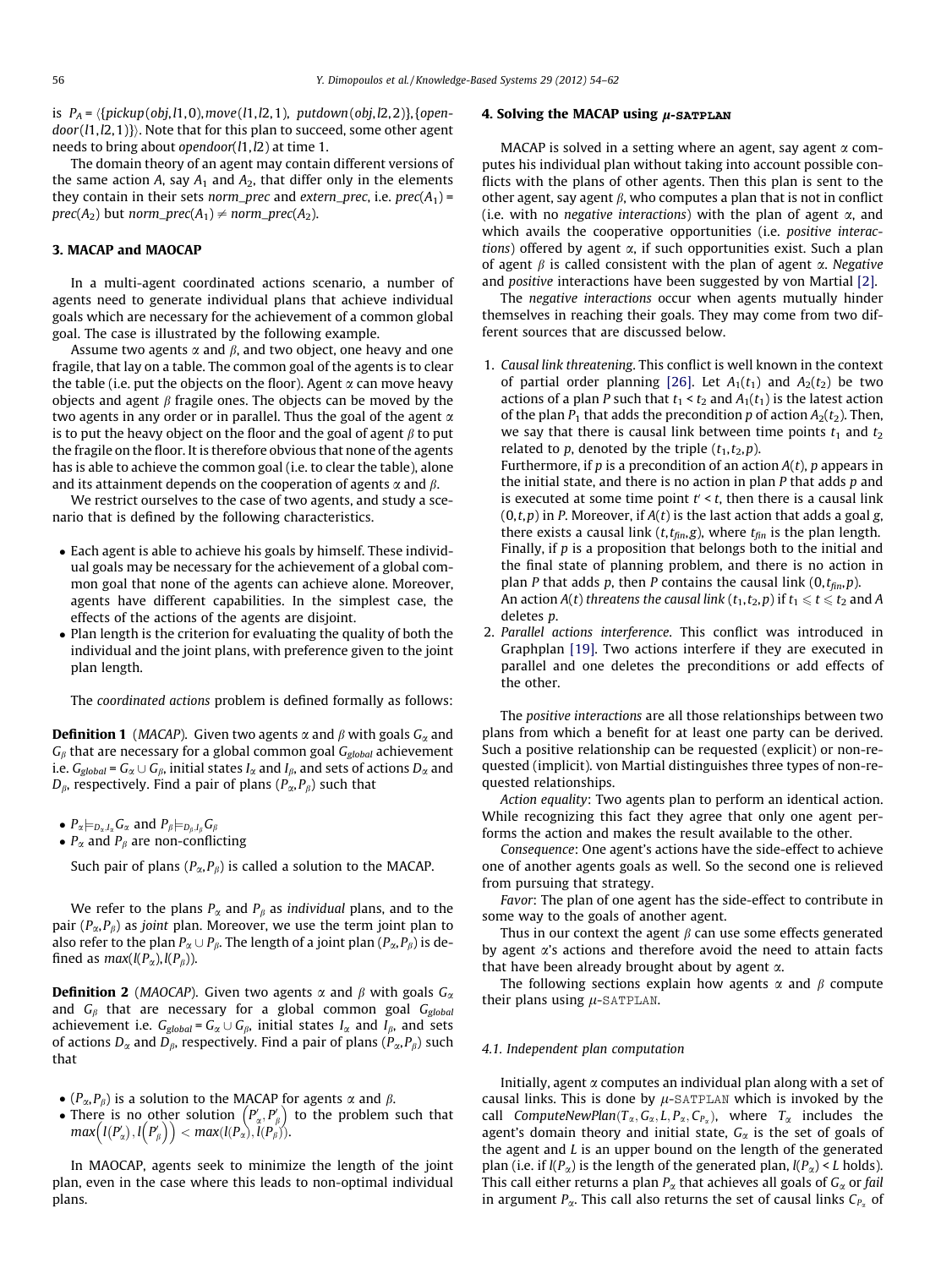plan  $P_{\alpha}$ .  $\mu$ -SATPLAN uses the original SATPLAN to compute plan  $P_{\alpha}$ and computes the set of causal links  $C_{P_{\alpha}}$  using Algorithm 1.

| <b>Algorithm 1: Computing Causal Links</b>                                     |
|--------------------------------------------------------------------------------|
| $C_P \leftarrow \emptyset$                                                     |
| for Every level i from goal level going back to level 1 do                     |
| for Every action a at level i do                                               |
| <b>for</b> Every precondition $p$ of action $q$ <b>do</b>                      |
| Search in previous layers the latest action, which adds                        |
| fact p                                                                         |
| <b>if</b> Found an action at level $k$ , which adds fact $p$ <b>then</b>       |
| Add causal link $(k, i, p)$ to the set $C_p$                                   |
| end if                                                                         |
| <b>if</b> No action found which adds fact p <b>then</b>                        |
| Add causal link $(0,i,p)$ to the set $C_p$                                     |
| end if                                                                         |
| end for                                                                        |
| end for                                                                        |
| end for                                                                        |
| for Every goal fact g do                                                       |
| <b>for</b> Every level <i>i</i> starting from goal level going back to level 1 |
| do                                                                             |
| <b>for</b> Every action <i>a</i> at level <i>i</i> <b>do</b>                   |
| Search in previous layers the latest action, which adds                        |
| fact g                                                                         |
| <b>if</b> Found an action at level k which adds fact g <b>then</b>             |
| Add causal link (k,goal level, g) to the set $C_P$                             |
| end if                                                                         |
| <b>if</b> No action found which adds fact g <b>then</b>                        |
| Add causal link (0,goal level, g) to the set $C_P$                             |
| end if                                                                         |
| end for<br>end for                                                             |
|                                                                                |
| end for                                                                        |
|                                                                                |

#### 4.2. Coordinated plan computation

Agent  $\beta$  receives a plan  $P_\alpha$  and a set of causal links  $C_{P_\alpha}$  from agent  $\alpha$  and computes a plan  $P_\beta$  which is consistent with  $P_\alpha$  by invoking  $\mu$ -SATPLAN through the call ComputeCoordinatedPlan  $(T_\beta, G_\beta, P_\alpha, C_{P_\alpha}, P_\beta)$ , where  $T_\beta$  includes the agent's domain theory and initial state,  $G_\beta$  is the set of goals of the agent. The plan generation method involves resolving the problem of negative and positive interactions. The method that is employed for tackling this problem is detailed in the following sections.

### 4.2.1. Handling negative interactions

As it has been discussed earlier, negative interactions come either from causal link threatening or from parallel actions interference. This section explains how  $\mu$ -SATPLAN resolves causal link threatening.

During the construction of his planning graph, agent  $\beta$  checks for all operators O, whether O at action level i threatens any of the causal links ( $t_1, t_2, p$ ) from the set  $C_{P_\alpha}$  where  $t_1 \leq i \leq t_2$ . If this holds true, agent  $\beta$  does not add operator O in the planning graph at level i, even if the case where all its preconditions are satisfied at this level. As agent  $\beta$  expands his planning graph by adding new levels, he may add O at later levels which do not threaten the causal link. If the threat persists through all levels, operator O is abandoned.

**Example 2.** Assume the Blocks World domain where  $ON(X, Y)$ means that block  $X$  is on block  $Y$  and  $MOVE(X, Y, Z, i)$  represents the action of moving block X from Y onto Z at time i. Furthermore, assume that  $C_{P_a}$  contains the causal link (1,3,0N(A,B)). Then,  $MOVE(A, B, C, 1)$  cannot be added to the planning graph of agent  $\beta$  as it threatens a causal link of agent  $\alpha$ . The same holds for levels 2 or 3. In fact, causal link  $(1,3,ON(A,B))$  means that block A should be on block B from time 1 to time 3, as it is needed by agent  $\alpha$  at time 3. If agent  $\beta$  moves block A from B onto C between time points 1 and 3, the plan of agent  $\alpha$  is destroyed.

#### 4.2.2. Handling positive interactions and parallel actions interference

Handling positive interactions involves further modifications to the original SATPLAN system, that have been implemented in  $\mu$ -SATPLAN.

When  $\mu$ -SATPLAN attempts to generate a plan for agent  $\beta$ , it adds a fresh action, called NONAME, for each time step  $i$  in the plan of agent  $\alpha$ . This means that if there are *n* time steps in the plan of agent  $\alpha$ , it creates *n* actions NONAME namely NONAME(0), NON- $AME(1)$ , NONAME $(2)$ , ..., NONAME $(n)$  such that:

- The add effects of action  $NONAME(i)$  are the facts added by (the actions of) agent  $\alpha$  at time *i*.
- The delete effects of action  $NONAME(i)$  are the facts deleted by agent  $\alpha$  at time *i*.
- The preconditions of action  $NONAME(i)$  are the facts that are preconditions of the actions of agent  $\alpha$  at time *i*.

Thus an action  $NONAME(i)$  represents all the actions in the plan of agent  $\alpha$ , which are executed at time *i*. Agent  $\beta$  while constructing his planning graph, explicitly puts the action  $NONAME(i)$  at action level i. So it is obvious that proposition level i has now all the facts added or deleted by agent  $\alpha$  in his plan at time *i*. By doing so, agent  $\beta$  has all the information about the facts added and deleted by agent  $\alpha$  at each level.

In the SATPLAN algorithm, the planning graph translates into a CNF theory and then a solver searches for a satisfying truth value assignment for this theory. From this truth assignment a solution to the planning problem is extracted. Here an important issue arises. The purpose of adding NONAME actions in the planning graph of agent  $\beta$  is to ensure that the agent does not introduce any actions in his plan that are in conflict with the plan of agent  $\alpha$ . To achieve this,  $\mu$ -SATPLAN adds these NONAME actions as unary clauses in the CNF theory. Thus the solver now has to find a solution that includes all the NONAME actions. This approach has an important advantage. It solves easily the problem of positive interactions, and at the same time it also tackles parallel actions interference as follows. All actions that interfere with those of  $\alpha$  are marked as mutually exclusive (by appropriate binary clauses) in the CNF theory of agent  $\beta$ . Therefore, since the NONAME actions must be necessary true in all models of the theory, all interfering actions of agent  $\beta$  are excluded from his plans. The following example illustrates the approach.

**Example 3.** Assume two agents  $\alpha$  and  $\beta$ , and suppose that agent  $\alpha$ has already computed his plan  $P_{\alpha} = \{A1(0), A2(0), A3(1)\}\)$ . The add effects of the actions of  $P_\alpha$  are  $eff(A1) = a0$ ,  $eff(A2) = a1$ ,  $eff(A3) = a2$ . Agent  $\alpha$  sends this information to agent  $\beta$ . Agent  $\beta$  creates two NONAME actions as there are two time steps in the plan of agent  $\alpha$ . The add effects of NONAME(i) equals the union of all the add effects of the actions of agent  $\alpha$  at time *i*. So we have *eff*(*NONAME*(0)) =  $eff(A1) \cup eff(A2) = {a0,a1}$  and  $eff(NONAME(1)) = eff(A3) = {a2}$ . The domain theory of agent  $\beta$  contains the actions  $D_\beta = \{B1, B2, B3, B4\}$ with the following preconditions and add effects:  $prec(B1) = \{a6\}$ ,  $eff(B1) = {a5}$ ,  $prec(B2) = {a5}$ ,  $eff(B2) = {a0}$ ,  $prec(B3) = {a5}$ ,  $eff(B3)$ =  ${a7}$ ,  $prec(B4)$  =  ${a0, a7}$ ,  $eff(B4)$  =  ${a8}$ . The goal of agent  $\beta$  is  $G_{\beta} = \{a2, a4, a7, a8\}$ . Thus agent  $\beta$  creates his planning graph and adds all actions  $NONAME(i)$  at action level *i*. The planning graph of agent  $\beta$  is shown in [Fig. 1](#page-4-0). Gray lines are NOOPS, and boxes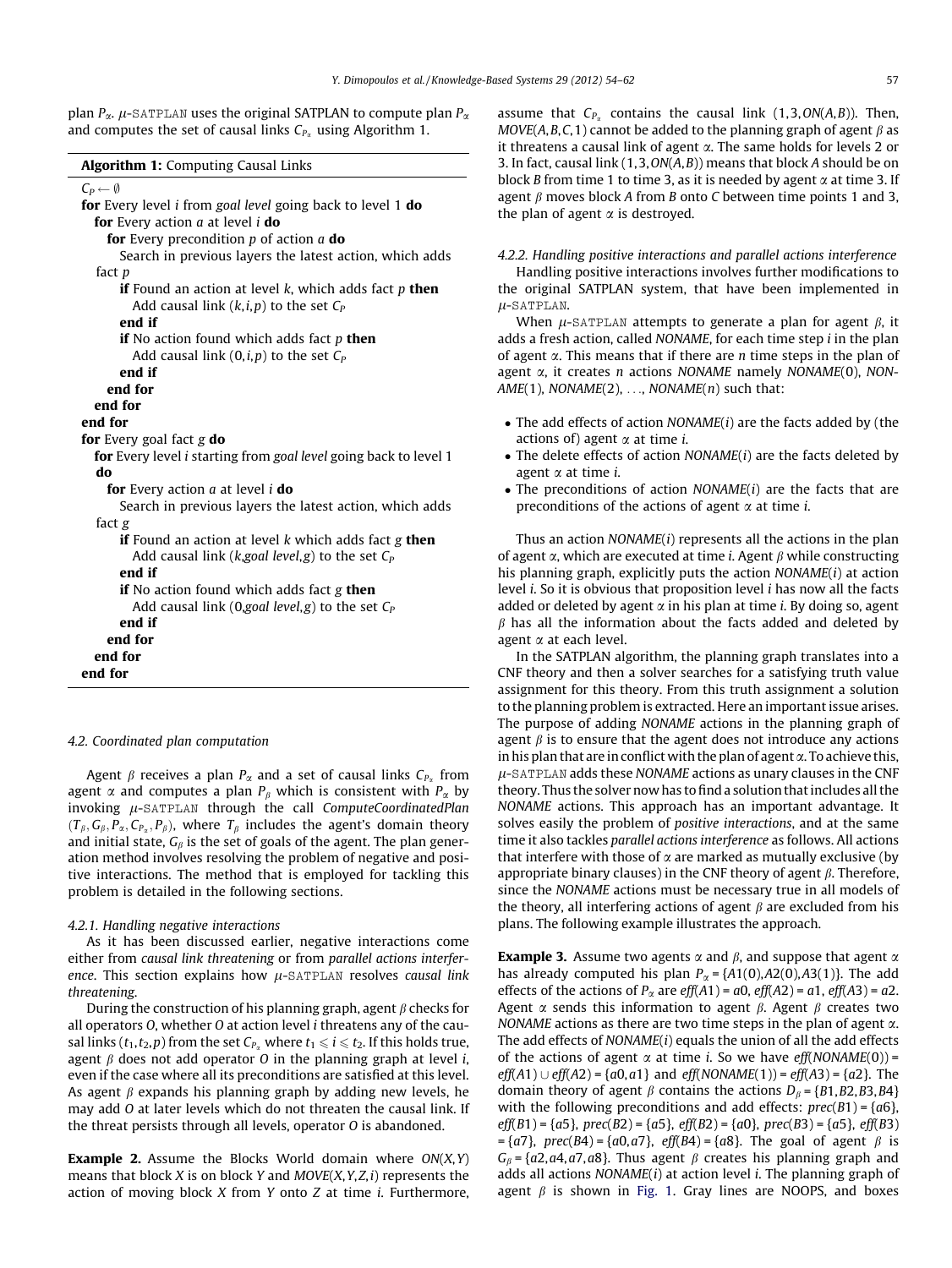<span id="page-4-0"></span>

Fig. 1. Illustrating positive interactions.

correspond to actions. Small letters followed by numbers are propositions. A line from proposition F to an action O means that F is the precondition of O. A line from an action O to a proposition F means that F is an add effect of O. Observe that a0 is needed by B4 to produce  $a8$ , and there are two actions which add  $a0$ , namely NONAME(0) and B2. So the solver has to choose between NONAME(0) and B2, when this planning graph is converted into a CNF theory. As NONAME(0) and NONAME(1) are unit clauses they must be assigned the value true, and therefore the plan of agent  $\beta$ is  $P_\beta$  = {B1(0),B3(1),B4(2)}. Therefore agent  $\beta$  does not re-establish a0 which has already been established by agent  $\alpha$ .

Finally, we note that  $\mu$ -SATPLAN is capable of solving MACAP for *n* agents, with  $n > 2$ . This means that  $\mu$ -SATPLAN can be used for finding a plan for the nth agent when  $n - 1$  agents have already computed their non conflicting plans. Suppose that  $n - 1$  agents have generated their consistent plans  $P_1, P_2, \ldots, P_{n-1}$ . Suppose also that the sets of their causal links are  $C_1, C_2, \ldots, C_{n-1}$ . Then a call ComputeCoordinatedPlan( $T_n, G_n, P_1 \cup P_2 \cup \ldots \cup P_{n-1}$ ,  $C_1 \cup C_2 \cup \ldots \cup$  $C_{n-1},P_n$ ) returns a plan  $P_n$  for the nth agent which is consistent with the plans of  $n - 1$  agents.

## 5. Solving the MAOCAP

Algorithm 2 is a coordination procedure that solves MAOCAP for two agents  $\alpha$  and  $\beta$  with goals  $G_{\alpha}$  and  $G_{\beta}$ , domain theories  $D_{\alpha}$  and  $D_{\beta}$ and initial states  $I_{\alpha}$  and  $I_{\beta}$ , respectively. Each agent uses  $\mu$ -SATPLAN for plan generation, and exchanges messages with the other agent.

First agent  $\alpha$  computes his plan  $P_{\alpha}$  by invoking  $\mu$ -SATPLAN via the call ComputeNewPlan. Plan  $P_{\alpha}$  is sent to agent  $\beta$  as a candidate sub-plan of a joint plan. Then, agent  $\beta$  computes a plan  $P_{\beta}$ consistent with  $P_\alpha$  by calling procedure ComputeCoordinatedPlan of  $\mu$ -SATPLAN, and sends the joint plan ( $P_{\alpha}P_{\beta}$ ) to agent  $\alpha$ . At this point  $(P_{\alpha}, P_{\beta})$  becomes the best current joint plan and now it's agent  $\beta$ 's turn to compute and propose a candidate sub-plan, which is then processed by agent  $\alpha$ . In this way agents take turns to generate and propose candidate sub-plans which are then processed by the other agent who attempts to generate a new consistent joint plan. Each time, a joint plan that is shorter than the current best joint plan is found, it becomes the current best joint plan. In this way the agents split the work of optimal joint plan generation.

The agents exchange messages of the form  $(P_1, P_2)$ , where  $P_1$  and  $P_2$  are (possibly empty) individual plans. The coordination algorithm (Algorithm 2) refers to agent  $\beta$  and describes how these messages are processed by the agents. The messages can be of three different types, each carrying a different meaning. They are either of the type  $(P_1, P_2)$ , or  $(P_1, \emptyset)$ , or  $(\emptyset, \emptyset)$ , where  $P_1$  and  $P_2$  are nonempty plans. The meaning of each of these messages, and the reaction of the agents to these messages, are described in the following.

Before entering the main body of the algorithm, the agents go through a phase in which the variables and data structures of the algorithm are initialized. Moreover, agent  $\alpha$  sends a message of the form  $(P,\emptyset)$ , where P is the (optimal) plan generated by the call ComputeNewPlan(T, G,  $\infty$ , P, C), where T and G are the agent's domain theory and goals respectively.

Each incoming message is processed by the coordination algorithm in a way that depends on its type. A message of the form  $(P, \emptyset)$ , means that the other agent proposes P as a candidate subplan of a joint plan. The set of causal links C is also sent along with the plan. In order to simplify the presentation, it is omitted here. The receiving agent checks, by invoking  $\mu$ -SATPLAN as explained earlier, if he can generate a plan  $P'$  that achieves his own goals and is consistent with P. An additional requirement is that the length of the joint plan  $P \cup P$ , defined as  $max(l(P), l(P))$ , must be shorter than the best joint plan. If this is the case, the agent sends the message  $(P, P)$  to the other agent, meaning that P can be a part of an improved joint plan  $(P, P)$ . If the agent that receives the message  $(P,\emptyset)$  fails to find a plan as specified above, he sends the message  $(P, fail)$ , indicating that P cannot be part of a better joint plan. Then, the agent attempts to generate a new sub-plan with length shorter than  $l_{best}$ . If such a sub-plan exists, he sends it to the other agent. Otherwise, he sends the message  $(\emptyset, \emptyset)$ , indicating that there are no shorter individual plans.

A received message of the form  $(P_1, P_2)$ , with  $P_1 \neq \emptyset$  and  $P_2 \neq \emptyset$ , is a reply to an earlier message, where the agent receiving  $(P_1, P_2)$  has proposed plan  $P_1$  to the other agent. Upon processing such a message, if  $P_2 \neq \text{fail}$  and the proposal (i.e. plan  $P_2$ ) leads to an improved joint plan  $(P_1, P_2)$ , the variables  $P_{best}$  and  $I_{best}$  are updated accordingly. If  $P_2 = \text{fail}$  then the agent removes  $P_1$  from the set of stored plans as it does not lead to an improved joint plan. This ensures that at any point at most two plans are stored, one which is under consideration and one which is part of the current optimal plan. The agent that receives  $(P_1, P_2)$  attempts to generate a new candidate sub-plan which is sent to the other agent. Otherwise a message  $(\emptyset, \emptyset)$  is sent.

Upon receiving a message  $(\emptyset, \emptyset)$ , an agent sets his *expect* variable to false, meaning that he does not expect any further candidate sub-plans from the other agent. If variable continue is true, the agent generates another plan that is sent to the other agent. If this is not possible he exits the algorithm.

The algorithm terminates when the condition (not continue)  $\wedge$  (not expect) becomes true. In such a case, the agent has received replies to all the sub-plans that he has proposed, he has no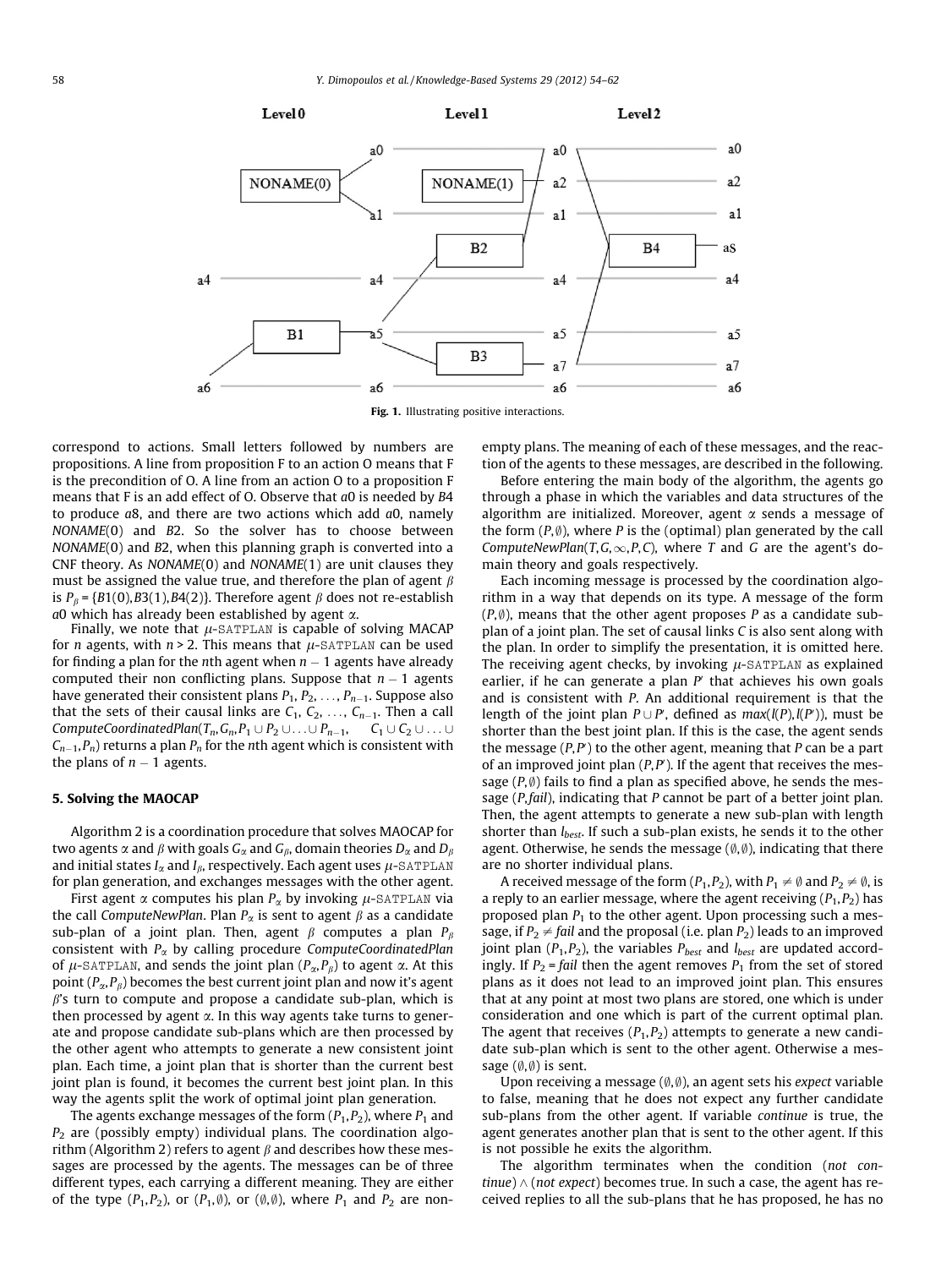<span id="page-5-0"></span>other plan to propose, and he does not expect any further proposals from the other agent.

| <b>Algorithm 2:</b> Coordination Algorithm                                                                              |
|-------------------------------------------------------------------------------------------------------------------------|
| while true do                                                                                                           |
| get_incom_message $(P_\alpha, P)$                                                                                       |
| <b>if</b> $P_{\alpha} \neq \emptyset$ and $P = \emptyset$ <b>then</b>                                                   |
| ComputeCoordinatedPlan(T <sub>B</sub> , G <sub>B</sub> , P <sub>α</sub> , C <sub>P<sub>α</sub></sub> , P <sub>B</sub> ) |
| <b>if</b> $P_\beta \neq \text{fail}$ and $max(l(P_\alpha), l(P_\beta)) < l_{best}$ <b>then</b>                          |
| $l_{best}$ := $max(l(P_{\alpha}), l(P_{\beta}))$ , $P_{best}$ := $(P_{\alpha}, P_{\beta})$                              |
| send message $(P_\alpha, P_\beta)$                                                                                      |
| else                                                                                                                    |
| send message ( $P_{\alpha}$ , fail)                                                                                     |
| <b>if</b> (continue) <b>then</b>                                                                                        |
| Call Procedure New_Proposal_Coordination                                                                                |
| <b>if</b> (not continue) and (not expect) <b>then</b>                                                                   |
| exit $(P_{host})$                                                                                                       |
| else                                                                                                                    |
| <b>if</b> $P_\alpha \neq \emptyset$ and $P \neq \emptyset$ <b>then</b><br><b>if</b> $P \neq \text{fail}$ then           |
| $l_{best} := max(l(P_\alpha), l(P)), P_{best} := (P_\alpha, P)$                                                         |
| else                                                                                                                    |
| Delete P from memory                                                                                                    |
| <b>if</b> continue and (not expect) <b>then</b>                                                                         |
| Call Procedure New_Proposal_Coordination                                                                                |
| <b>if</b> (not continue) and (not expect) <b>then</b>                                                                   |
| exit $(P_{best})$                                                                                                       |
| <b>else</b> (i.e. $P_{\alpha} = \emptyset \land P = \emptyset$ )                                                        |
| <b>if</b> (not continue) <b>then</b>                                                                                    |
| exit $(P_{best})$                                                                                                       |
| <b>if</b> (continue) <b>then</b>                                                                                        |
| expect = false                                                                                                          |
| Call Procedure New_Proposal_Coordination                                                                                |
| exit $(P_{best})$                                                                                                       |

Procedure 3: New\_Proposal\_Coordination

ComputeNewPlan( $T_\beta, G_\beta, l_{best}, P_\beta, C_{P_\beta}$ ) if  $P_{\beta} \neq \text{fail}$  then send message ( $P_6, \emptyset$ ) else continue = false send message  $(\emptyset,\emptyset)$ 

## 6. Multi-agent assistance actions problem

As in the MACAP case, in MAAAP two agents  $\alpha$  and  $\beta$  need to achieve their goals with non-conflicting individual plans. The difference here is that one of the agents may request the other agent to achieve specific subgoals that will enable the requesting agent to attain his own goals. When an agent receives such a request, he attempts to generate a plan that, apart from his own goals, also achieves the requesting agent's subgoals. The MAAAP problem can be defined formally as follows.

Definition 3 (Multi Agent Assistance Actions Problem (MAAAP)). Given two agents  $\alpha$  and  $\beta$  with goals  $G_{\alpha}$  and  $G_{\beta}$ , initial states  $I_{\alpha}$  and  $I_{\beta}$  and sets of actions  $D_{\alpha}$  and  $D_{\beta}$ , respectively, find a pair of plans ( $P_{\alpha}, P_{\beta}$ ) such that

- $P_{\alpha} = P_{\alpha}^{\alpha} \cup P_{\alpha}^{\beta}$  and  $P_{\beta} = P_{\beta}^{\beta} \cup P_{\beta}^{\alpha}$ ;
- $P^{\alpha}_{\alpha} \cup P^{\alpha}_{\beta} \models_{D_{\alpha} \cup D_{\beta}, I_{\alpha} \cup I_{\beta}} G_{\alpha}$  and  $P^{\beta}_{\beta} \cup P^{\beta}_{\alpha} \models_{D_{\alpha} \cup D_{\beta}, I_{\alpha} \cup I_{\beta}} G_{\beta}$ ;
- if  $P^{\alpha}_{\alpha} \models_{D_{\alpha},I_{\alpha}} G_{\alpha}$  then  $P^{\alpha}_{\beta} = \emptyset$ , and if  $P^{\beta}_{\beta} \models_{D_{\beta},I_{\beta}} G_{\beta}$  then  $P^{\beta}_{\alpha} = \emptyset$ ;
- if  $c(t) \in P_\alpha$  then  $c \in D_\alpha$ , and if  $c(t) \in P_\beta$  then  $c \in D_\beta$ ;
- $P_{\alpha}$  and  $P_{\beta}$  are non-conflicting.

Note that coordinated actions setting is a special case of assistance actions setting, where  $P^{\beta}_{\alpha}$  and  $P^{\alpha}_{\beta}$  are empty. Also, we may impose the additional requirement that in an assistance actions scenario one or both agents are not able to achieve their goals by themselves, in other words  $\neg \exists P \text{ s.t. } P \models_{D,I} G$ , where D, I and G are the domain theory, the initial state and the goal of the agent. However, we do not enforce this restriction. Indeed, it can be the case that an agent can achieve some of his subgoals by executing his own actions, but he may seek the assistance of other agents as this may lead to better quality (in our case shorter) plans.

The assistance procedure for agent  $\beta$  is given in Algorithm 4. It is very similar to the coordination algorithm, with the main differences being in the way the classical planner is invoked and the form of the messages that the agents exchange. The main difference in the implementation of  $\mu$ -SATPLAN for assistance actions problem is discussed in Section [6.1.](#page-6-0) In the assistance algorithm agents generate their individual plans via a call to procedure ComputeNewPlan(T,G,L, $\langle P, R \rangle$ , $C_p$ ), which given the CNF encoding T of the domain theory (represented in the extended STRIPS language described in Section [2](#page-1-0)), a set of goals G and a bound l, generates a plan P together with a (possibly empty) set of assistance requests R. The plan P succeeds only if the propositions of the set R are true at their specified time points. This more general form of generated plans necessitates a slightly more complex form of messages. The messages are now of the form ( $\langle P,R\rangle, P'$ ), where P and P' are plans and R is a set of assistance requests. When an agent generates a new individual plan  $\langle P,R\rangle$ , he sends out the message  $(\langle P,R\rangle,\emptyset)$ . Moreover the agents also send a set of constraints which are omitted here.

## Algorithm 4: Assistance Actions Algorithm

while true do get\_incom\_message ( $\langle P_\alpha, R_\alpha \rangle, P$ ) **if**  $P_{\alpha} \neq \emptyset$  and  $P = \emptyset$  **then** ComputeAssistanceActionsPlan(T<sub> $\beta$ </sub>, G<sub> $\beta$ </sub>, P<sub> $\alpha$ </sub>, R<sub> $\alpha$ </sub>, C<sub>P<sub>a</sub>, \</sub>P<sub> $\beta$ </sub>, \th; ) **if**  $P_\beta \neq \text{fail}$  and  $max(l(P_\alpha), l(P_\beta)) < l_{best}$  **then**  $l_{best} := max(l(P_\alpha), l(P_\beta)), P_{best} := (P_\alpha, P_\beta)$ send message ( $\langle P_\alpha, R_\alpha \rangle, P_\beta$ ) else send message ( $\langle P_\alpha, R_\alpha \rangle$ , fail) if (continue) then Call Procedure New\_Proposal\_Assistance if (not continue) and (not expect) then  $ext(P_{best})$ else **if**  $P_{\alpha} \neq \emptyset$  and  $P \neq \emptyset$  **then** if  $P \neq \text{fail}$  then  $l_{best} := max(l(P_\alpha), l(P)), P_{best} := (P_\alpha, P)$ else Delete P from memory if continue and (not expect) then Call Procedure New\_Proposal\_Assistance if (not continue) and (not expect) then exit  $(P_{best})$ else (i.e.  $P_{\alpha} = \emptyset \wedge P = \emptyset$ ) if (not continue) then exit  $(P_{best})$ if (continue) then expect = false Call Procedure New\_Proposal\_Assistance  $exit(P_{best})$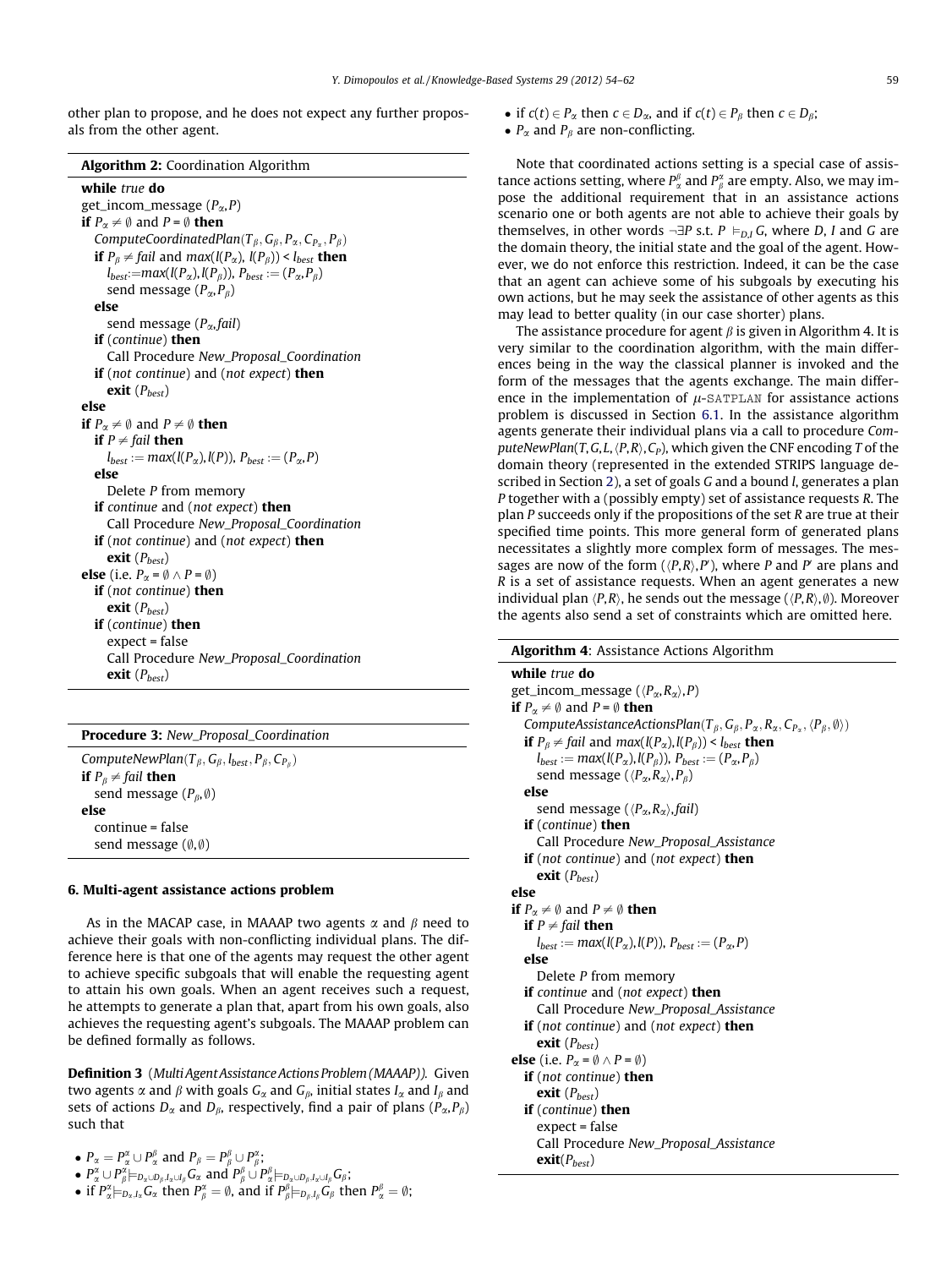<span id="page-6-0"></span>As in the coordination case, each incoming message is processed by the assistance algorithm of the receiving agent in a way that depends on its type. A message of the form ( $\langle P_{\alpha},R_{\alpha}\rangle,\emptyset$ ) in the incoming message queue of agent  $\beta$ , is interpreted as a request to search for a plan that is consistent with  $P_\alpha$  and achieves  $R_\alpha$ . Upon processing such a message, agent  $\beta$  invokes  $\mu$ -SATPLAN via the call ComputeAssistancePlan(T<sub> $\beta$ </sub>, G<sub> $\beta$ </sub>, P<sub>a</sub>, R<sub>a</sub>, C<sub>P<sub>a</sub></sub>,  $\langle P_\beta, \emptyset \rangle$ ). The empty set in the last parameter  $\langle P_\beta, \emptyset \rangle$  of the call, enforces the generation of a plan that does not contain assistance requests. This means that agent  $\beta$ must achieve his goals without the assistance of agent  $\alpha$ . In a more general version of the assistance algorithm, one could allow a call of the form ComputeAssistancePlan( $T_\beta$ ,  $G_\beta$ ,  $P_\alpha$ ,  $R_\alpha$ ,  $C_{P_\alpha}$ ,  $\langle P_\beta, R_\beta \rangle$ ), where agent  $\beta$  may reply to agent  $\alpha$  with a plan  $P_\beta$  but also a set  $R_\beta$  of assistance requests. In the general case, we may end up with a situation of ''nested assistance'', where an agent can reply to an assistance request with a new assistance request. Such a situation terminates successfully if one of the agents achieves his goals without the need for further assistance. However, handling the general case requires more complicated data structures, and it is not discussed further.

All other message types are processed by the assistance procedure in a manner similar to the way they are handled by the coordination algorithm.

#### 6.1. Handling cooperation

The handling of cooperation is implemented in  $\mu$ -SATPLAN by a number of additional modifications to the original SATPLAN algorithm.

Agent  $\alpha$  computes his plan by taking into account only the normal preconditions of the actions and ignores all external preconditions. Therefore, if all the normal preconditions of an action A are valid at time step *i* then  $\alpha$  may add this action in his plan even if action A's external preconditions are not valid at time step i. This is because agent  $\alpha$  plans under the assumption that agent  $\beta$  will add the external preconditions.

For agent  $\beta$ , $\mu$ -SATPLAN creates an action REQUESTED\_GOAL(i) for each time step *i* in the plan of agent  $\alpha$  that includes an action having external preconditions which are assumed to be handled by agent  $\beta$ . The preconditions of REQUESTED\_GOAL(i) is the union of the external preconditions of all actions that are included at time step *i* in the plan of agent  $\alpha$ , whereas its add and delete effects are empty. It means that, if in the plan of agent  $\alpha$ , there are two actions at time steps 2 and 5, which has external preconditions then agent  $\beta$  creates two actions namely REQUESTED\_GOAL(2) and REQUES-TED\_GOAL(5), such that the preconditions of REQUESTED\_GOAL(2) and REQUESTED\_GOAL(5) are the external preconditions of the actions at time steps 2 and 5, respectively in the plan of agent  $\alpha$ . Thus an action REQUESTED\_GOAL(i) represents all the preconditions at time step *i* in the plan of agent  $\alpha$  that has to be fulfilled by agent  $\beta$ . Agent  $\beta$  adds action REQUESTED\_GOAL(i) at action level i of his planning graph. Moreover, when this planning graph is encoded into a CNF theory, all the REQUESTED\_GOAL actions are added as unit clauses into the theory. Therefore, all solutions that are returned for agent  $\beta$  by the solver establish the external preconditions of the actions in the plan of agent  $\alpha$ .

|  |  |  |  | <b>Procedure 5: New_Proposal_Assistance</b> |
|--|--|--|--|---------------------------------------------|
|--|--|--|--|---------------------------------------------|

```
ComputeNewPlan(T<sub>\beta</sub>, G<sub>\beta</sub>, l<sub>best</sub>, \langle P_{\beta}, R_{\beta} \rangle, C<sub>P<sub>b</sub></sub>)
if P_{\beta} \neq \text{fail} then
     send message (\langle P_\beta, R_\beta \rangle, \emptyset)
else
     continue = false
     send message (\langle \emptyset, \emptyset \rangle, \emptyset)
```
#### 7. Experimental results

In this section we present some preliminary experimental results for the coordination algorithm presented in Section [5.](#page-4-0) Although the algorithm is able to find optimal solutions to MACAP, doing so can be inefficient. This is because finding an optimal plan (and more importantly, proving optimality) requires searching the entire space of plan combinations, which can be very large even for moderately sized problems. Hence, the current implementation of  $\mu$ -SATPLAN follows a different approach that aims at generating quickly sub-optimal plans of good quality.

Every time an agent searches for a new candidate sub-plan, the length of the solution that is sought is increased by one. For instance, if the first plan found by an agent is of length 6, the length of his second plan must be 7. This process iterates until the length of the plan reaches the current value of lbest. At this point, the value of variable continue is set to false. Therefore, the current implementation of the coordination algorithm does not guarantee the optimality of the solutions that it returns, but it has been observed experimentally that the generated solutions are of good quality. In many cases the length of the plan that is returned is considerably shorter than that of the first solution that is found.

We run  $u$ -SATPLAN and the coordination algorithm on *multi*agent versions of the well-known Logistics planning domain as well as the Storage and TPP domains from the 5th International Planning Competition [\[21\]](#page-8-0). The TPP (Traveling Purchaser Problem) is a generalization of the Traveling Salesman Problem. A purchaser can buy products from different markets that provide the products in different amounts and prices. The storage domain is about moving a certain number of crates from some containers to some depots by hoists. Inside a depot, each hoist can move according to a specified spatial map connecting different areas of the depot. For more information about the domains the reader is referred to [\[21\]](#page-8-0). To obtain the multi-agent version of a problem, we split the goals of the original problem into different sets and assign each goal set to a different agent. All our experiments concern the case of two agents. We assume that each agent can execute all the actions in the domain, and therefore he can achieve its goals without assistance from other agents.

The results are shown in Table 1. The underlying planning system that is used is SATPLAN 2006. All experiments were run on a machine with a 2.80 GHz CPU, 4096 MBs of memory, and the CPU cut-off limit for  $\mu$ -SATPLAN was set to 3600 s. Column Goals  $\alpha/\beta$  contains pairs of the form  $a/b$  where  $a(b)$  is the number of goals assigned to agent  $\alpha(\beta)$ . The columns Time 1st Plan and Length 1st Plan provide information about the run time (in seconds) and length of the first joint plan found by  $\mu$ -SATPLAN. More specifically, an entry  $(a,b)$  means that in the first joint plan that is found, agent  $\alpha(\beta)$  finds a plan of length  $a(b)$ . Similar information is provided in columns Best Plan Length and Time for Best Plan, but for the best plan found by the system. Finally, the entries under  $\sharp$ Joint Plans are the total number of joint plans computed by the coordination algorithm, before its termination. An entry No Plan in the column Length 1st Plan means that there was no consistent plan of agent  $\beta$  for the first plan proposed by agent  $\alpha$ .

To understand the effects of positive interactions we discuss a pair of plans generated by  $\mu$ -SATPLAN (Table 2). The problem under consideration is from TPP domain. There is one market M1 and one depot D1. Moreover there are two trucks T1 and T2 in the world. M1 is selling products P1 and P2. The goal of agent  $\alpha$ is to buy and store P1 in D1 and the goal of agent  $\beta$  is to buy and store P2 in D1. We can see from the plan generated by agent  $\beta$  that he does not utilize truck T2, but instead he avails the cooperative opportunities offered by agent  $\alpha$  by using the same truck T1. At time 0, agent  $\beta$  remains idle waiting for agent  $\alpha$  to move T1 to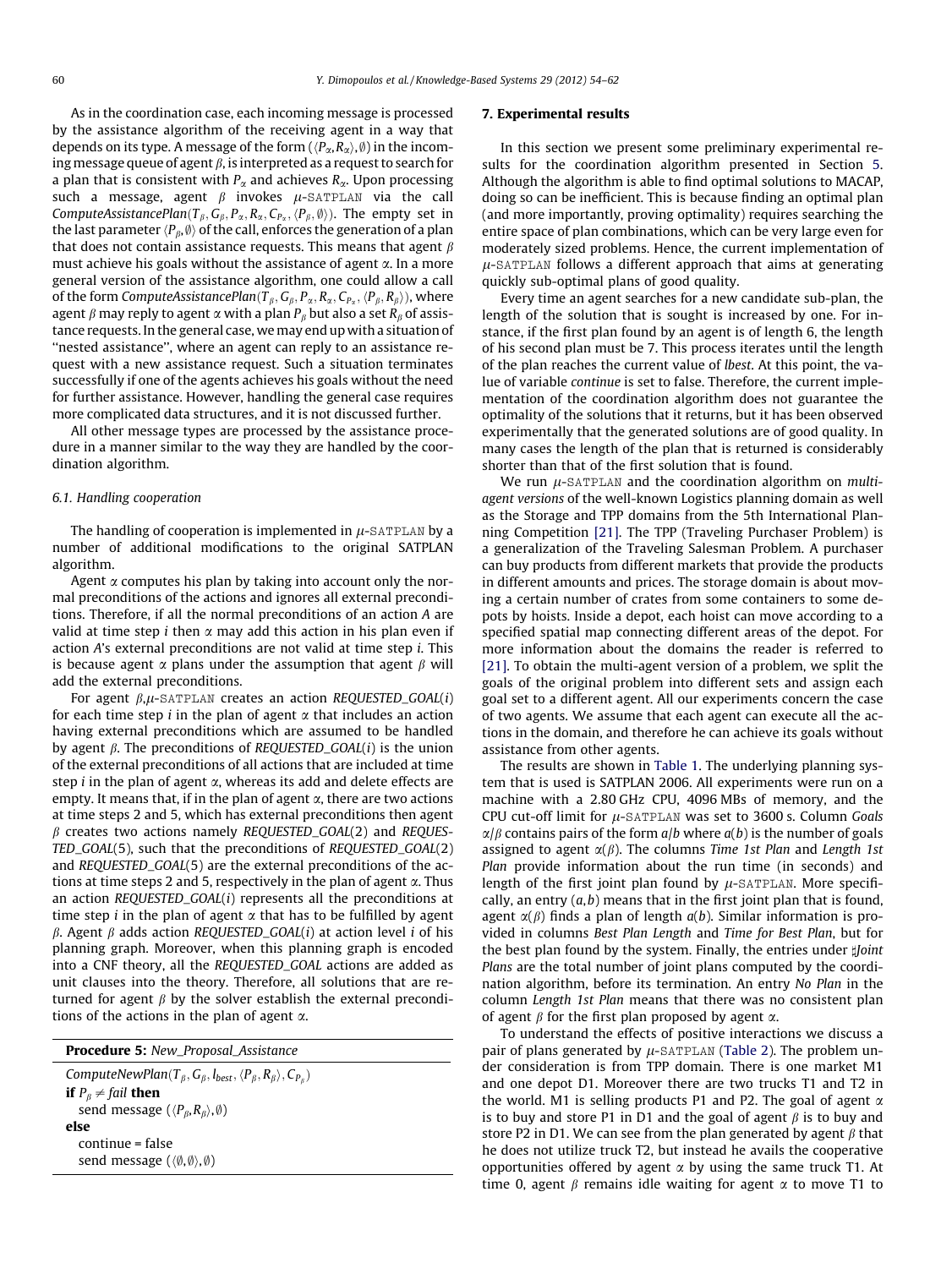<span id="page-7-0"></span>

| Table 1 |                                                     |  |
|---------|-----------------------------------------------------|--|
|         | $\mu$ -SATPLAN performance on multi-agent problems. |  |

| Problem   | Goals $\alpha/\beta$ | Time 1st plan | Length 1st plan | Best plan length | d Joint plans | Time for best plan |
|-----------|----------------------|---------------|-----------------|------------------|---------------|--------------------|
| AIPSLogll | 5/4                  |               | (9, 14)         | (13, 10)         |               | 16                 |
| AIPSLog15 | 4/7                  |               | (10, 17)        | (15, 10)         | 10            | 28                 |
| AIPSLog18 | 4/4                  |               | (10, 14)        | (11, 11)         |               | 12                 |
| AIPSLog20 | 5/5                  |               | (14, 18)        | (14, 18)         |               | 39                 |
| AIPSLog24 | 5/4                  |               | (12, 14)        | (13, 12)         |               | 14                 |
| AIPSLog28 | 5/5                  |               | (10, 16)        | (15, 13)         |               | 36                 |
| AIPSLog30 | 4/5                  |               | (12, 16)        | (12, 16)         | 10            | 28                 |
| Storage10 | 2/2                  | 12            | No plan         | (11, 18)         | 16            | 64                 |
| Storage12 | 2/2                  | 32            | No plan         | (9, 9)           | 10            | 216                |
| Storage16 | 3/3                  | 129           | No plan         | (13, 8)          | 16            | 942                |
| TPP11     | 3/3                  | 4             | (13, 13)        | (13, 13)         |               | 9                  |
| TPP13     | 4/4                  |               | (9, 14)         | (10, 11)         |               | 22                 |
| TPP14     | 4/5                  | 8             | (7, 13)         | (9, 10)          |               | 34                 |
| TPP15     | 5/5                  | 12            | (9, 15)         | (11, 11)         | 6             | 50                 |
| TPP17     | 6/6                  | 29            | (11, 11)        | (11, 11)         |               | 65                 |
| TPP19     | 7/7                  | 47            | (10, 12)        | (11, 10)         |               | 90                 |
| TPP20     | 9/6                  | 58            | (12, 11)        | (12, 11)         | 4             | 117                |

Table 2 A plans pair generated by  $\mu$ -SATPLAN.

| Time | Plan of agent $\alpha$ | Plan of agent $\beta$ |
|------|------------------------|-----------------------|
|      | (DRIVE T1 D1 M1)       |                       |
|      | (BUY T1 P1 M1)         | (BUY T1 P2 M1)        |
| 2    | (LOAD P1 T1 M1)        | (LOAD P2 T1 M1)       |
| 3    | (DRIVE T1 M1 D1)       |                       |
|      | (UNLOAD P1 T1 D1)      | (UNLOAD P2 T1 D1)     |

M1. At times 1 and 2, agent  $\beta$  also buys and puts his product P2 in T1 along with agent  $\alpha$ . Then again at time 3 agent  $\beta$  remains idle waiting for agent  $\alpha$  to drive T1 from M1 to D1. At time 4, both agents unload and store their products in D1.

The preliminary experimental results of Table 1 show that  $\mu$ -SATPLAN represents a viable approach to the problem of multi-agent planning.

#### 8. Conclusion and future work

In this paper we formalized the multi-agent coordinated actions problem (MACAP), multi-agent optimal coordinated actions problem (MAOCAP) and the multi-agents assistance actions problem (MAAAP). We presented  $\mu$ -SATPLAN, a multi-agent version of SAT-PLAN the most powerful planner in classical planning, which is used by the agents to solve the MACAP, MAOCAP and MAAAP. The multi-agent assistance algorithm we propose is an innovative approach to dealing with the problem of mutual assistance among agents with complementary capabilities, whereas our coordination procedure presents certain advantages over previous approaches. We also presented all the details of how  $\mu$ -SATPLAN deals with negative as well as positive interactions in order to find consistent plans for multiple agents working in the same environment. Moreover, we presented for the first time in multi-agent planning domain, several experimental results that show the added value of adapting SATPLAN to multi-agent planning. We believe that presenting these results is an important issue because it will give the opportunity to other researchers working in multi-agent planning to use these domains and to compare the performance of their planners with  $\mu$ -SATPLAN.

There are several lines for future work. As in our current implementation, we can not guarantee the global optimal solution, so currently we are investigating the use of heuristics to guide the search of the coordination algorithm, in order to ensure the optimality of the global joint plan and at the same time not to generate a lot of sub-optimal plans before coming up with the optimal one. There seems also to be room for improvement by combining the classical planning based algorithms we presented with techniques from multi-agent plan merging as those presented e.g. in [7,10]. Another direction of future study concerns the extension of the proposed framework to other problems from multi-agent planning, such as action synchronization and interleaved planning and execution. As a concluding remark, we reiterate that this work can be seen as a first step towards establishing a framework where different multi-agent planning problems can be studied in the light of recent advances in classical planning.

#### References

- [1] G. Boutilier, R. Brafman, Partial-order planning with concurrent interacting actions, Journal of Artificial Intelligence Research 14 (2001) 105–136.
- [2] F. von Martial, Coordinating Plans for Autonomous Agents, vol. 610, Springer Verlag, 1992.
- [3] M.J. Katz, J.S. Rosenschein, The generation and execution of plans for multiple agents, Computers and Artificial Intelligence 12 (1) (1993) 5–35.
- [4] E. Ephrati, J. Rosenschein, Divide and conquer in multi-agent planning, in: AAAI94, 1994, pp. 375–380.
- [5] B.J. Clement, E.H. Durfee, Top-down search for coordinating the hierarchical plans of multiple agents, in: Agents, 1999, pp. 252–259.
- [6] J.S. Cox, E.H. Durfee, Efficient and distributable methods for solving the multiagent plan coordination problem, Multiagent and Grid Systems 5 (4) (2009) 373–408.
- [7] I. Tsamardinos, M.E. Pollack, J.F. Horty, Merging plans with quantitative temporal constraints, temporally extended actions, and conditional branches, in: AIPS'00, 2000, pp. 264–272.
- [8] H. Tonino, A. Bos, M.D. Weerdt, C. Witteveen, Plan coordination by revision in collective agent-based systems, Artificial Intelligence 142 (2002) 121–145.
- [9] J.S. Cox, E.H. Durfee, Discovering and exploiting synergy between hierarchical planning agents, in: AAMAS, 2003, pp. 281–288.
- [10] J. Cox, E. Durfee, An efficient algorithm for multiagent plan coordination, in: AAMAS05, 2005, pp. 828–835.
- J.R. Steenhuisen, C. Witteveen, A. ter Mors, J. Valk, Framework and complexity results for coordinating non-cooperative planning agents, in: 4th German Conference on Multiagent System Technologies, (MATES'06), 2006, pp. 98– 109.
- [12] B. Ottens, B. Faltings, Coordinating agent plans through distributed constraint optimization, in: 18th International Conference On Automated Planning And Scheduling, ICAPS, 2008.
- [13] R.I. Brafman, C. Domshlak, From one to many: planning for loosely coupled multi-agent systems, in: ICAPS, 2008, pp. 28–35.
- [14] R. Nissim, R.I. Brafman, C. Domshlak, A general, fully distributed multi-agent planning algorithm, in: AAMAS'10, 2010, pp. 1323–1330.
- [15] Y. Dimopoulos, P. Moraitis, Multi-agent coordination and cooperation through classical planning, in: Proceedings of the IEEE/WIC/ACM International Conference on Intelligent Agent Technology (IAT), 2006, pp. 398–402.
- [16] A. Mali, Plan merging and plan reuse as satisfiability, in: 5th European Conference on Planning, ECP99, 1999, pp. 84–96.
- M. Benedetti, L.C. Aiello, Sat-based cooperative planning: a proposal, in: Mechanizing Mathematical Reasoning, 2005, pp. 494–513.
- [18] M. Iwen, A. Mali, Distributed graphplan, in: Proceedings of the 14th IEEE International Conference on Tools with Artificial Intelligence (ICTAI2002), 2002, pp. 138–145.